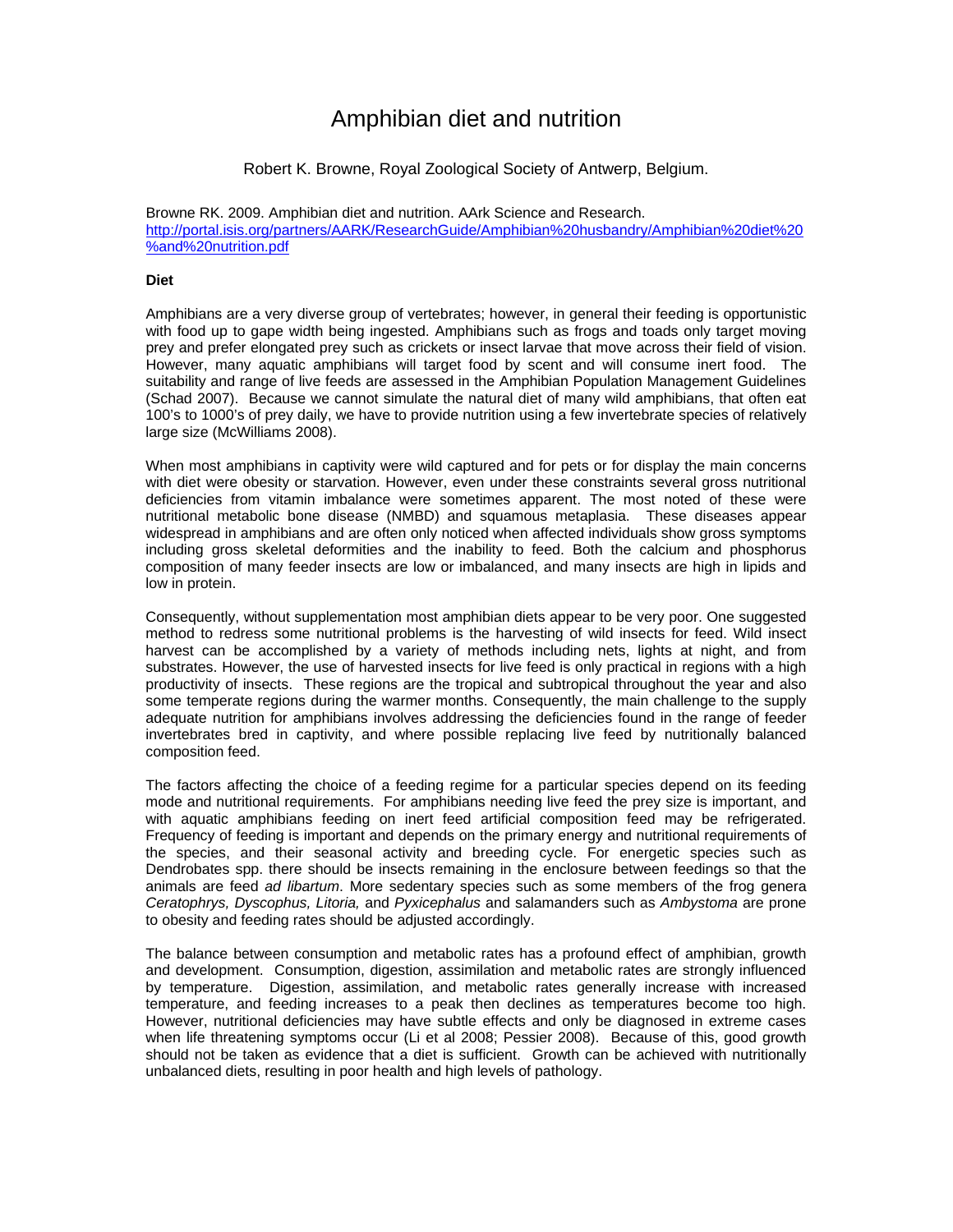Good body condition and health are required for successful reproduction, particularly to get high quality eggs from females. Feeding times should be based on the animal's natural feeding behaviour, with nocturnal species fed last thing of the day. Using feeding bowls or hand-feeding techniques can aid in monitoring consumption and provide ready access to cryptic burrowing feeder invertebrates such as mealworms. The life stage of invertebrates affects their digestibility. Goncharov et al. (1989) with a large range of species showed that digestibility is the highest for larvae of the house fly (*Acheta domestica*) lower for newborn mice (*Mus musculus*) and the cinereous cockroach (*Nauphaeta cinerea*), and the lowest for *A. domestica* imago (Serbinova & Tkacheva, pers. comm.).

#### **Nutrients**

The proximate composition for feed, including the calcium/phosphorus ratio and lipid/protein ratio, has mainly received the focus of amphibian nutrition. However, recent studies have shown that the adequate provision of micro-nutrients may be major requirement for balanced nutrition. In particular with current knowledge these are Vitamins  $D_3$ , Vitamin A, and carotenoids. The levels of micronutrients, minerals, and protein and lipid percentage composition and type all vary between prey species. There are also general regional differences in prey nutritional composition. For instance in cold climates all thermo-regulators tend to have higher levels of unsaturated fatty acids to retain metabolism and flexibility, and in tropical rainforests with leaching the levels of minerals and vitamins may be lower. There is an established commercial industry for the production of amphibians for consumption. The development of this industry has been supported by nutrition studies of both larval and adult stages.

#### *Lipids*

Lipids (oils and fats) are important in amphibian diet both in their quantity and quality. Too greater percentage of lipids in the diet can lead to either obesity, or an imbalance in the diet in respect to protein or other nutrients. Not only must the amount of lipids be optimal but also the types of lipids. In particular the amounts and types of saturated and unsaturated fatty acids must be balanced. Insects range from less than 10% to more than 30% fats on a fresh weight basis, and are relatively high in the essential C18 fatty acids, oleic acid (18: 1), linoleic acid (18:2) and linolenic acid (18:3) (DeFoliart, 1991). The Coleoptera (beetles and weevils) are generally particularly high in C 18:2 while the Lepidoptera (butterflies and moths) are particularly high in C 18:3 (Fast, 1970).

The essential fatty acids, provide precursors for the hormone-like compounds needed for localized metabolic regulation in many tissues, to regulate cellular lipid metabolism, are required for growth (Dadd 1983), and regulate the fluidity of the membranes in thermo-conforming organisms (Stanley-Samuelson et al 1988). Vertebrate metabolic studies show that vertebrates are poor at metabolising new forms of fatty acids and so they should be provided in diet. For a discussion of unsaturated fatty acids in diet see Li et al. (2009). The best current method to provide greater amounts of unsaturated fatty acids, and probably all special and micro-nutrients, is through feeder invertebrate dietary supplementation (Li et al. 2009).

#### *Protein and carbohydrates*

As insectivores amphibian diets will naturally be 30% to 60% protein (McWilliams 2008). For instance

Commercial diets for the bullfrog (*Rana catesbieana*) showed pathology at 16% protein and good health and growth at 23% protein (Coppo and Mussart, 2005). Martínez et al. (2004) showed that *Rana perezi* juveniles showed the best growth and health when fed trout fodder with a composition of 46% protein, 22% lipids, and 13.5% carbohydrates. 45% protein was found the optimum for *R*. *catesbieana* tadpoles (Carmona-Osalde et al., 1996). There is probably only a negligible amount of calorific value in carbohydrates from amphibian diets. Amphibians fed diets with excessive fibre have developed intestinal blockage, but the effects of the amounts of digestible carbohydrate is unknown (McWilliams, 2008).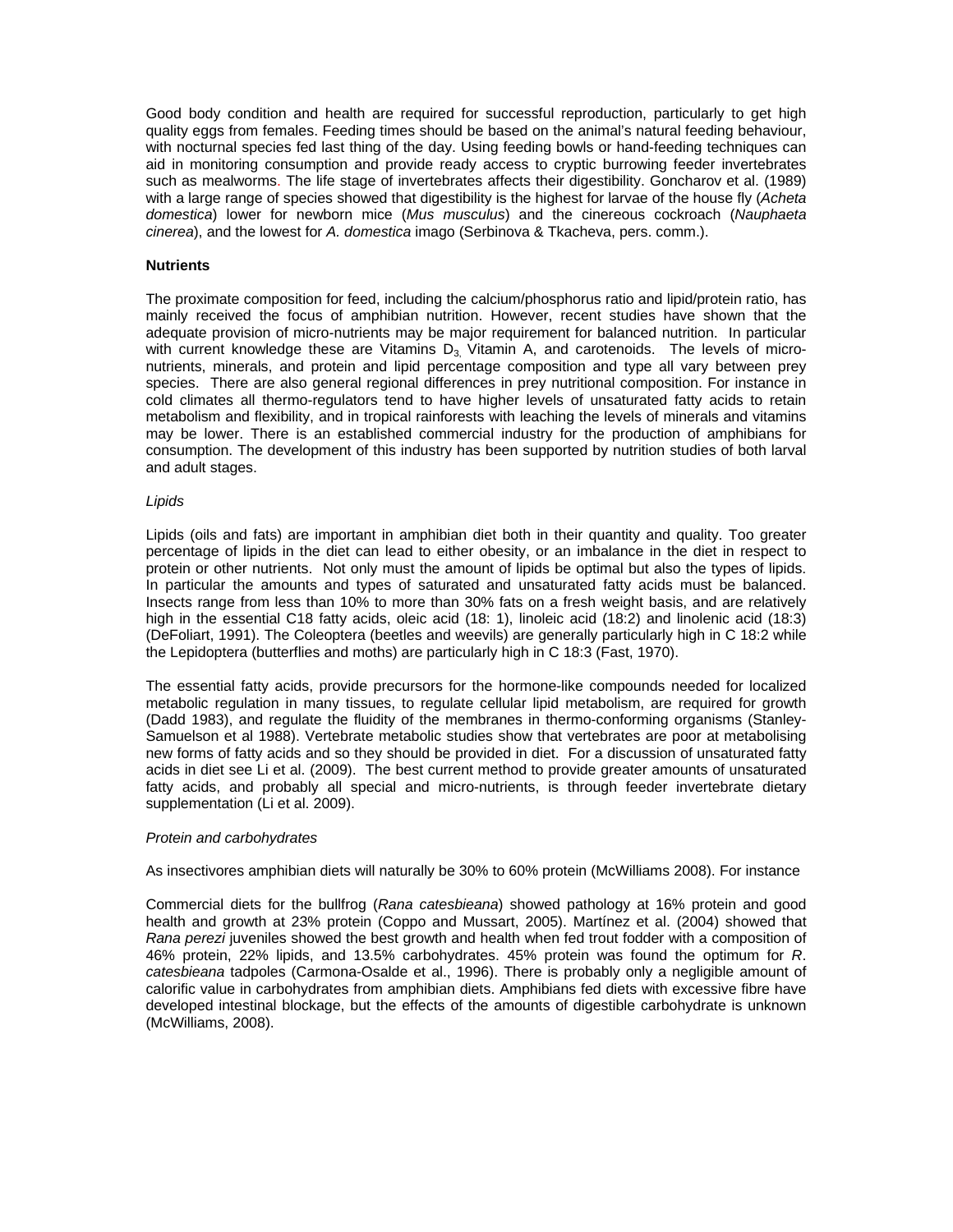#### *Minerals*

#### *Macro-minerals; Calcium and phosphorus*

For example, Yoshimi et al. (1996) found that frogs crickets raised on cricket diet then dusted with mineral supplement developed hypercalcemia and tissue mineralization from too much of either dietary calcium or vitamin  $D_3$ . Calcium can be absorbed through the skin of adult amphibians (Kingsbury and Fenwick, 1989), and through the gills in larvae (Baldwin and Bentley, 1980).

*Micro(trace)-minerals;* Iodine deficiency in tadpoles can cause spindly leg and retard or prevent metamorphosis (Wright and Whitaker, 2001).

#### *Vitamins*

## *Vitamin A*

A deficiency of vitamin A can develop in captive amphibians if they do not have a source of dietary vitamin A. Amphibians cannot synthesize carotinoids, including vitamin A (retinal) (Wright 2006). However, it is not known if vitamin A precursors are dietary essentials. Vitamin A promotes healthy skin, it is a yellow pigment in amphibian colour (Frost-Mason et al. 1994); and required for calcium metabolism. Too little Vitamin A (hypovitaminosis A) causes "short tongue syndrome" (reduced ability to capture live prey with the tongue), with lethargy, weight loss and finally death (Li et al., 2009; Pessier et al., 2005; Wright 2006). Excessive Vitamin A develops in captive amphibian animals through feed enriched with too much vitamin A; amphibians fed mammalian livers and/or whole immature rodents are at risk for developing hypervitaminosis A include NMBD, anemia, liver disease and weight loss (Crawshaw 2003). Li et al. 2009 showed that enriching crickets with fish oils and carotenoids improved growth and prevented squamous metaplasia.

## *Vitamin D*

For a review of Vitamin  $D_3$  in amphibians see Browne and Antwis (2009), and in 'UV-B, Vitamin  $D_3$ and amphibian health and behaviour'. Too much Vitamin  $D_3$  (hypervitaminosis D) can come from over supplementing feed or from diets of goldfish (Frye 1992). A deficiency of vitamin D3 can be related to a dietary deficiency and low UV-B and causes bone deformities, seizures, oedema, poor growth, reproductive problems, muscle weakness, anorexia, gut stasis and constipation. Hatching failure can occur even in females without sufficient exposure to UVB on an adequate diet with adequate vitamin D3 and calcium (Ferguson et al. 2002).

## *Other nutrients*

Feeder invertebrates for amphibians should be supplemented with beta-carotene to prevent eye and skin disease, and to improve skin colour (Dierenfeld and Fidgett, 2006). There are a wide range of nutrients that amphibians could require, and these should be included in nutritional

## **Nutrient supplementation in feeder invertebrates**

There are many vitamin/mineral mixes available for dusting live feeder invertebrates. An alternative is to use ground human vitamin tablets. Do not use Vitamin A if provided in a form of Vitamin A as betacarotene (Wright and Toddes, 2004).

Feeder crickets may be used both internally and externally as carriers of nutrition supplements, and invertebrates with elastic skins such as wax worms can be injected with nutritional supplements. However, for many species what is generally considered good diet is a range of readily available invertebrate prey items, including crickets, mealworms, springtails, and worms. In nature, the gut contents of amphibians' prey, including micronutrients, may provide essential nutrition. The importance of many micronutrients is still not certain. For instance the production of toxin in poison dart frog skin depends on a specific ant prey that contains the micronutrients from plants (Li et al. 2009).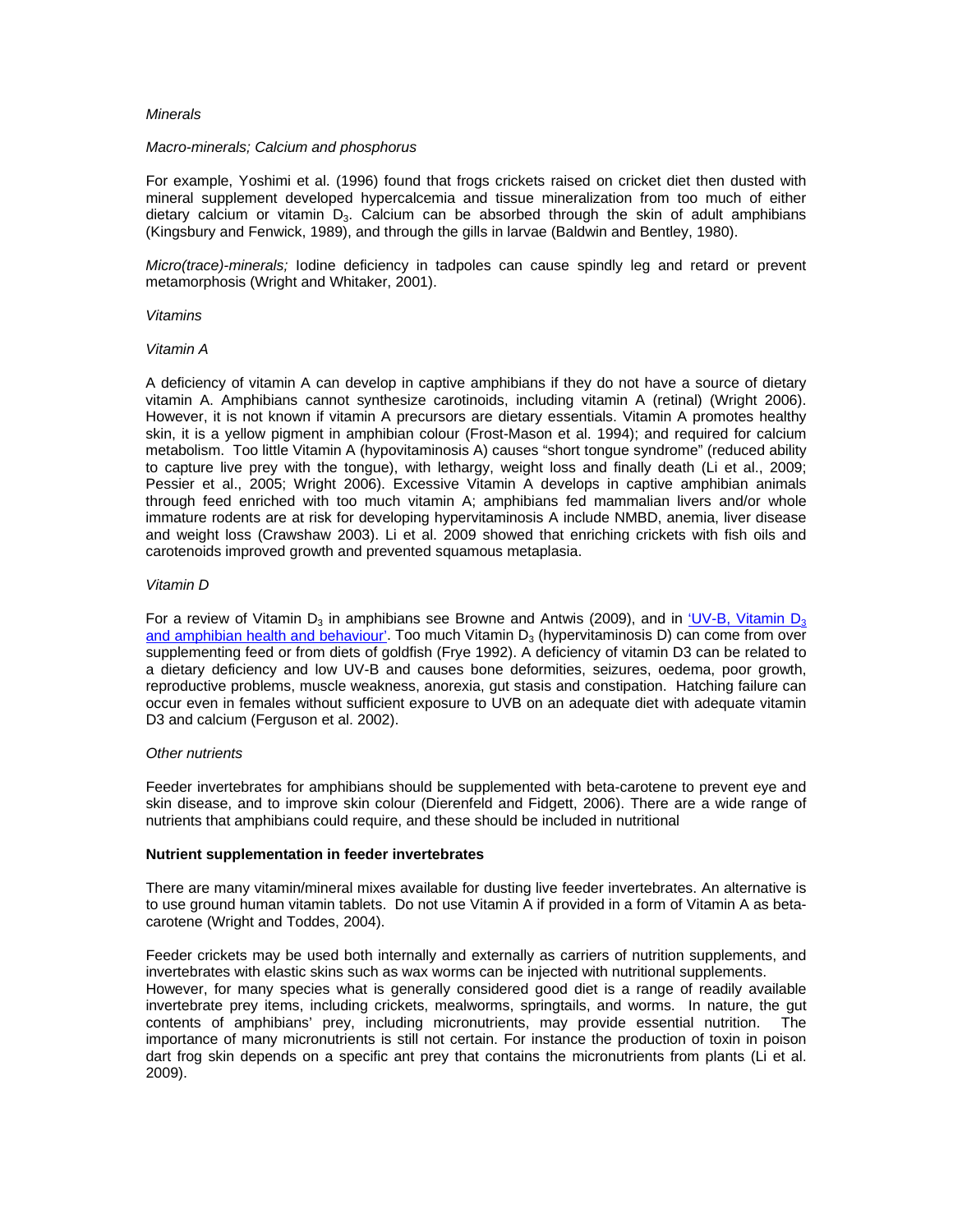Tadpoles can change their growth and development rates and even their size at metamorphosis in response to diet and nutrition. In captivity tadpoles in the same group often show great variation in growth rates and metamorph size. These problems are usually caused by unequal availability of food due to exploitative or interference completion. Exploitative completion can be minimised by the provision of large amounts of food, and in some species interference competition can be minimised by methods to prevent individual recognition and the formation of hierarchies (Browne et al 2003).

#### *Some experimental considerations*

In studies of diet and temperature there must be several replicate boxes for each diet or temperature study. We tested two boxes with 8 frogs each at two temperatures and achieved statistical differences (Browne and Edwards, 2003). Proximate studies comparing prey items - or especially for salamanders, artificial inert food - may be conducted thus avoiding the expensive analysis of diet. The effect of a diet can then be compared between prey supplemented with vitamin powders and prey fed various supplementary foods. The amount of food consumed should be recorded in temperature studies and the temperature recorded in nutrition studies. Responses to different diets or temperatures may be growth in weight and length, time to sexual maturation, prey preference and consumption, and metabolic efficiency.

#### **References**:

- Browne RK, Edwards DL. 2003. The effect of temperature on the growth and development of green and golden bell frogs (*Litoria aurea*). Journal of Thermal Biology. 28: 295-299.
- Browne RK, Pomering M, Hamer AJ. 2003. High density effects on the growth, development and survival of *Litoria aurea* tadpoles. Aquaculture. 215(1-4): 109-121.
- Carmona-Osalde C, Olvera-Novoa MA, Rodríguez-Serna M, Flores-Nava A. 1996. Estimation of the protein requirement for bullfrog (*Rana catesbeiana*) tadpoles, and its effect on metamorphosis ratio. Aquaculture. 141(3-4): 223-231.
- Coppo JA, Mussart NB. 2005. Malnutrition in farm cultured bullfrog (*R*. *catesbieana*) fed on bovine milled lung in Argentina. Revista electronica de veterinaria REDVET. 1: 11. http://www.veterinaria.org/revistas/redvet/n111105/110517.pdf
- Dadd RH. 1983. Essential fatty acids: insects and vertebrates compared. In Metabolic Aspects of Lipid Nutrition in Insects (T.E. Mittler, R.H. Dadd, eds.), pp. 107-47. Boulder, Colo.: Westview Press.

DeFoliart GR. 1991. Insect fatty acids: similar to those of poultry and fish in their degree of unsaturation, but higher in the polyunsaturates. The food insect newsletter. 4(1): 2-6.

- Fast PG. 1970. Insect lipids. In Progress in the Chemistry of Fats and other Lipids (R.T. Holman, ed.), Vol. 11, Pt. 2: 181-242. Oxford, etc.: Pergamon Press.
- Ferguson GW, Gehrmann WH, Chen TC, Dierenfeld ES, Holick MF., 2002. Effects of artificial ultraviolet light exposure on reproductive success of the female panther chameleon (*Furcifer pardalis*) in captivity. Zoo Biol. 21: 525–537.
- Goncharov BF, Shubravy OI, Serbinova IA, Uteshev VK. 1989. The USSR programme for breeding amphibians, including rare and endangered species. International Zoo Yearbook. 28: 10-21.
- Li H, Vaughan MJ, Browne RK. 2009. A complex Enrichment Diet improves growth and health in the endangered Wyoming toad (*Bufo baxteri*). Zoo Biology. 28(3): 197-213.
- Martínez IP, Real M, Álvarez R**.** 2004. Growth of *Rana perezi* Seoane, 1885 froglets fed on diets with different nutrient compositions. Aquaculture. 241(1-4): 387-394.
- Pessier AP, Roberts DR & Linn M. 2002. 'Short tongue syndrome,' lingual squamous metaplasia, and suspected hypovitaminosis A in captive Wyoming toads, *Bufo baxteri*. Proceedings, 9th